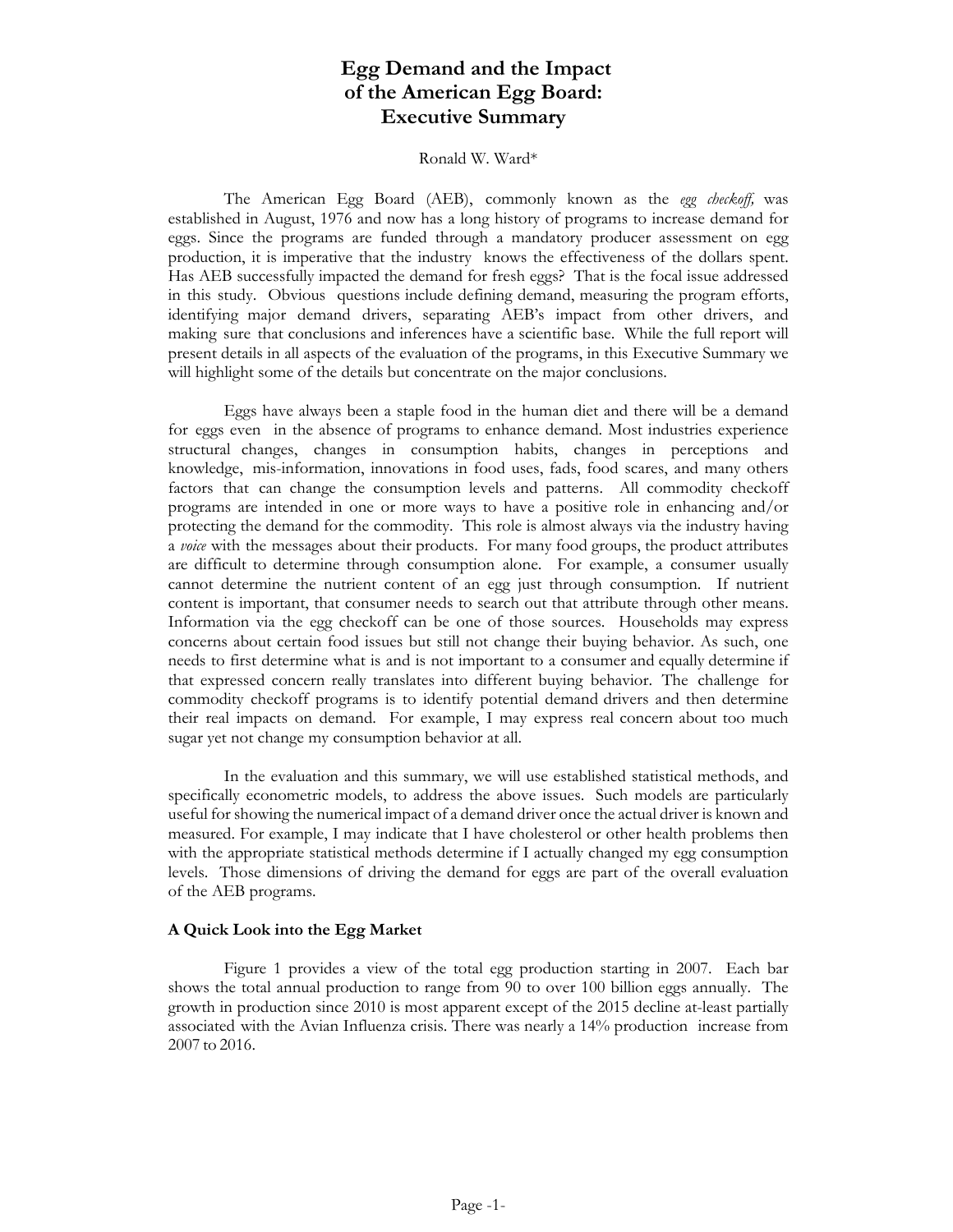One cannot just look at the total eggs since eggs have three distinct utilization categories. Over the years included in Figure 1, 14% of all eggs were for hatching purposes and 27% went to broken or eggs mostly for food manufacturing and the baking industry. As such, conditions in the food manufacturing sector should dictate much of the need for broken eggs

and are likely linked to other inputs in fairly fixed proportions. Hatching eggs are directly tied to the need for normal growth and replacement of laying hens and poultry in general. We are left with 59% of the eggs considered as shell eggs for direct consumption at-home and/or restaurants and fast food outlets. It is this market that most of the AEB program target.

For the years 2007 through 2015 in utilization. Current data do not give us a precise number for the at-home versus away-from home use of eggs. However, we can approximate that number using the USDA data in Figure 1 and the household data used in the actual models discussed later.

the pie chart, the monthly per capita



**Figure 1**. Annual egg production and

shell egg consumption was calculated to be 14.9 eggs on average. Reported household egg purchases per person for the same period were 11.3 eggs per month. The 3.61 difference suggests that 75.8% of shell eggs are consumed at-home (recognizing this is not a hard number.) Recent USDA numbers point to nearly 51% of food expenditures are at-home. That is based on all foods expenditures and prices are likely much higher in the away-from-home market thus inflating the away-from-home numbers.

Again using the household data and at-home consumption, nearly 91% of the households consumed some eggs within a month period. There is a very high level of market penetration for eggs or stated differently, only 9% reported no egg purchases. This zero consumption level has major implications for the appropriate models to use.

Over the same years in Figure 1, the average retail price was \$1.89 per dozen eggs. Price spikes in 2015 approached \$2.46 per dozen for a short period that were mostly associated with the 2015 Avian Influenza problems. Both 2015 and 2016 were very volatile periods for the shell egg market.

Since the egg checkoff is eventually paid by egg producers, it is important to express the egg value at the producer level. Shell eggs are basically the same product between the first handler and the final distribution point. The value difference is directly a product of the retailfarm price spread. The average retail price of \$1.89 translates to \$1.07 at the farm level or farm value is typically 56% of the retail price. Obviously, this will vary geographically and over time but not substantially except for the unusual events of 2015/2016.

#### **Measures of the AEB Programs**

To determine the impact of AEB's programs, one must first have reliable measures of the programs. Many of the evaluations of commodity programs have used the actual Board expenditures as the best indicator of the efforts. While that is still a valid and useful measure, having an alternative measure is useful for adding more confidence to any conclusions drawn. With progress on consumer survey methods, better online communication, and advance data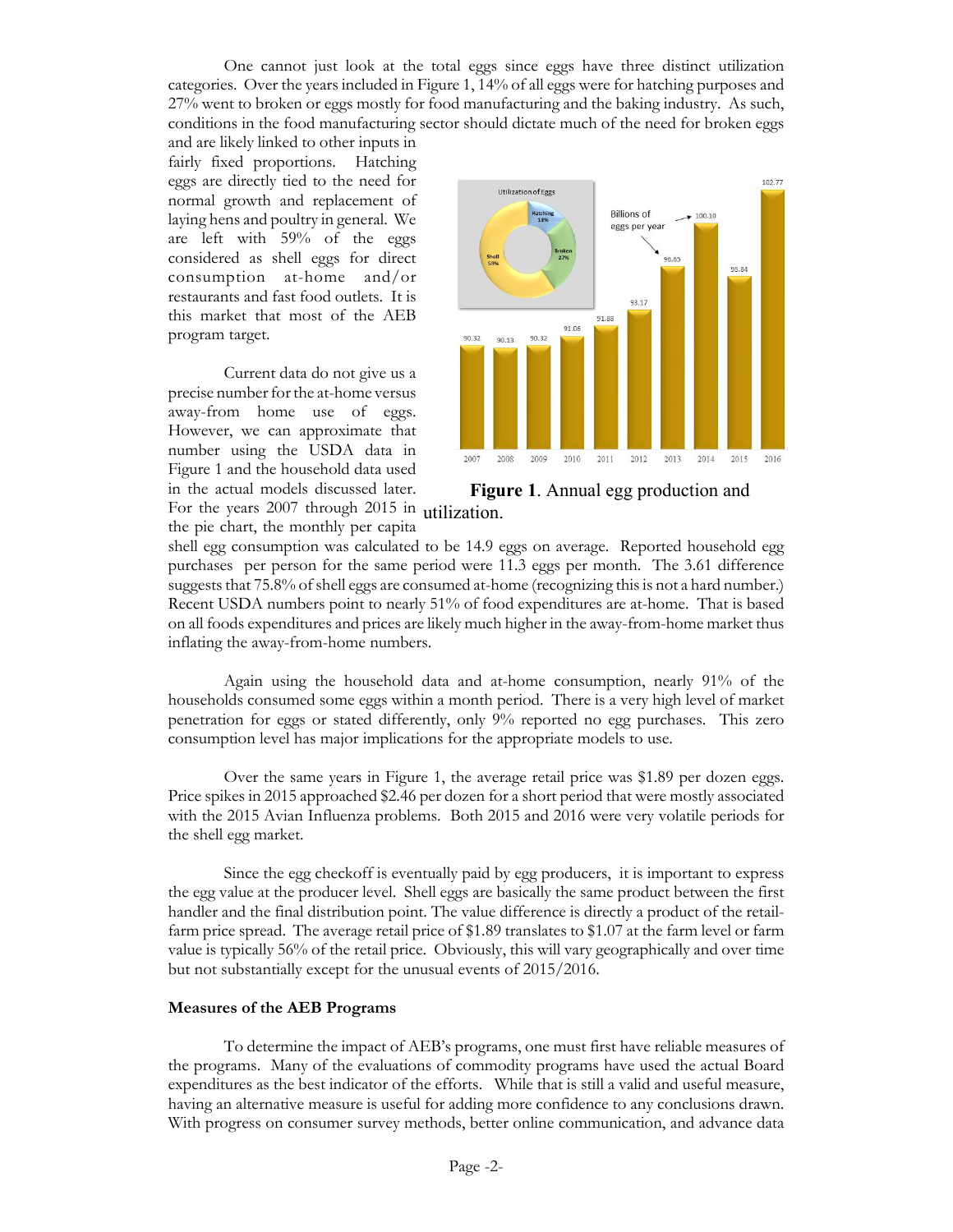management systems, households are now being asked questions about their awareness of advertising and promotion programs. Scaled awareness scores provide a direct link between the program and the household actually seeing and/or hearing the media efforts. The advantage is the direct link while a disadvantage is the measure is binary, either aware or not aware. Dollars spent on advertising and promotions give a direct measure of the AEB's program intensity, but when those dollars are included in the models one must assume potential



**Figure 2**. AEB checkoff annual expenditures.

consumers were exposed to the messages. In contrast, awareness tell us if the household was exposed. In the subsequent analyses both are used to measure any generic message's impact on demand.

Figure 2 shows household awareness of egg advertising and promotions while Figure 3 gives the actual expenditures. With the household data, individual awareness data were used. The annual numbers are shown just to see the larger trends. On average, awareness slightly increased over the years giving an average of 48% of the households being aware of the egg advertising and promotions. Annual expenditures were approximately \$22 million per year for a total of \$222.3 million over the 2007 through 2017 periods. With both measures, the fundamental task was to determine if either had a statistically significant impact on egg demand.

In addition to the household awareness, households also indicated the media source (i.e., TV, social media, etc.) and message source, which were both incorporated into the analyses.

### **Egg Demand Models**

Two data sources were used to quantify the demand for eggs, one being the household data



**Figure 3**. Awareness of egg advertising and promotions.

based on Russell's data and the second being store audit data from Nielsen. The household data provide a rich set of information about the potential consumers including demographics, household behavior, and insight into the households preferences and knowledge about eggs, and the volume of eggs purchased. Recall from above, 9% of the households did not buy eggs so we know a lot about those who did and did not purchase eggs.

The Nielsen data were aggregated across buyers with egg sales (both volume and price) reported for grocery stores with at least \$2 million in annual sales. The Nielsen data are not as rich in consumer information but do show sales by weeks or months and includes information even through part of 2017.

These data sets and accompanying models provide two independent ways to measure

the impact of AEB's programs. The impacts from separate and different types of data would never be exactly the same but if the approaches are accurate, they should give similar signals about the program's impact on

*"There is strong statistical evidence of the positive impact of the egg checkoff on the U.S. demand for eggs."*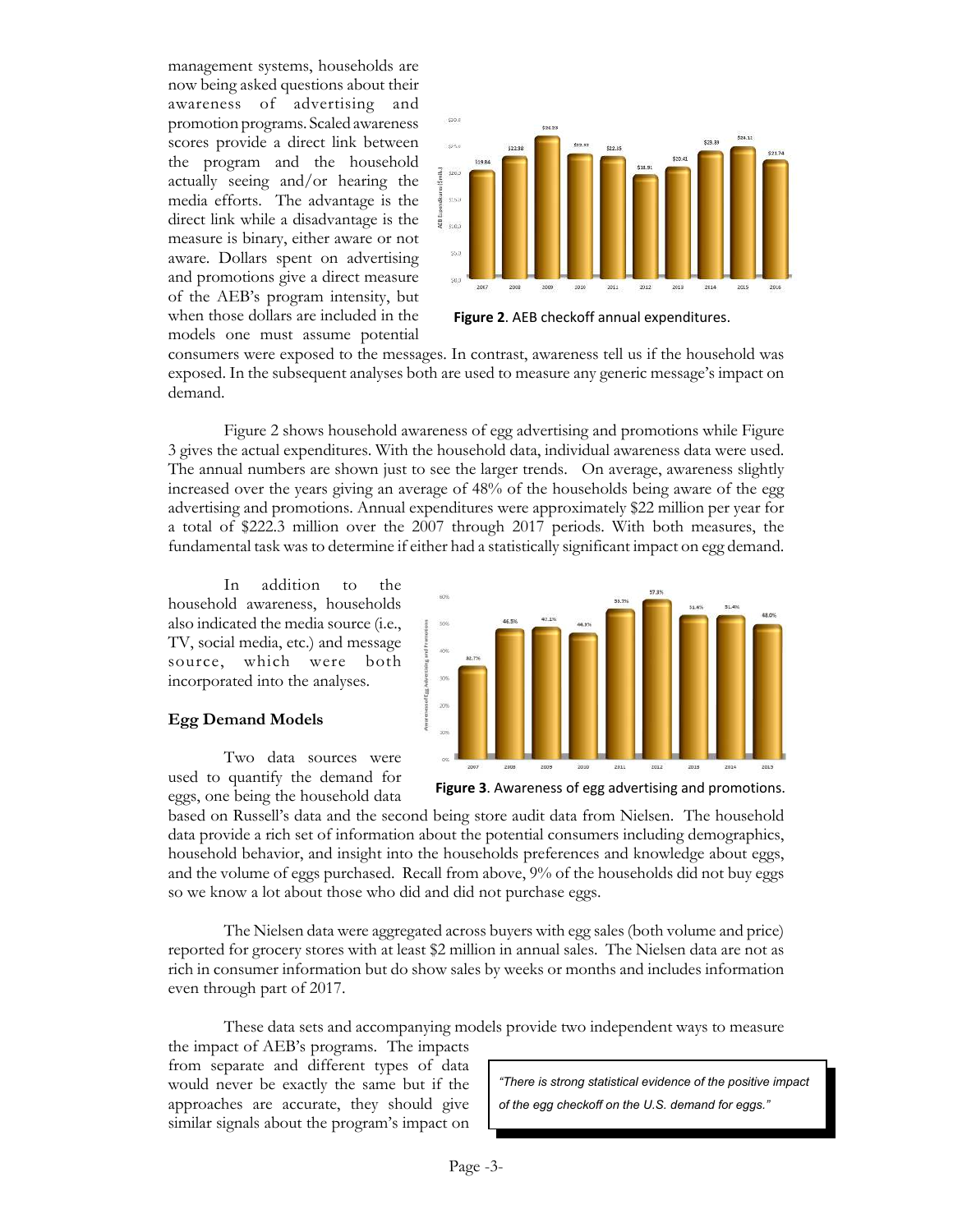egg demand. Note that the models are not presented in this summary except to emphasize that the impacts of awareness in the household model and expenditures in the monthly model were both positive and statistically highly significant. There is strong statistical evidence of the positive impact of the egg checkoff on the U.S. demand for eggs.

#### **AEB Impact and ROI**

Two econometric models not reported in this Executive Summary provide the foundation for estimating the Return-on-Investment (ROI) to the American Egg Board programs. The household model shows awareness of egg advertising and promotions to have a highly statistically significant positive impact on the household demand for eggs. With the Store Audit Model that includes AEB's program expenditures, the generic egg advertising and promotion programs have a statistically significant positive impact on monthly retail demand for eggs purchased through larger grocery chains.

Figure 4 shows these impacts for both methods of analyzing egg demand. Over the years from 2007 through 2015 and across all of the variables included in the household model, the average monthly per capita at-home demand is estimated to be 11.31 eggs with the existing awareness of egg media messages. Without the awareness, household average egg demand drops to 10.71 eggs per capita per month. This is equivalent to .60 per month per capita more than without the advertising and promotions and translates into a 5.3% increase in demand over what would have been without the awareness.

The darker right bars in Figure 4 show the results for the Store Audit Model (or Nielsen data). While this model has less detail about the household, it does include the direct impact of the AEB expenditures contrasted with the media awareness in the household model. Since the store audit data do not cover all outlets, one would naturally expect the average per capita numbers to be lower than the households representing the total population. As seen with these right bars, eggs per capita/month are 8.27 with the actual AEB dollars and 7.73 eggs without those dollars. The difference is .54 more eggs through the larger grocery stores with the

presence of the AEB programs. This gain via the store audit model indicates that demand would have been around 6% less in the absence of the AEB programs.

Major conclusions with this two-fold approach are that the media efforts have a positive and statistically significant impact on egg demand. Furthermore with two totally

*"Confidence in the conclusions about the effectiveness of the AEB efforts are reinforced with the statistics and closeness of the two econometric approaches to the question of program effectiveness."*

independent approaches using different data, media measures and models, the impacts on egg

demand are shown to be extremely close over the same time periods. Confidence in the conclusions about the effectiveness of the AEB efforts are reinforced with the statistics and closeness of the two econometric approaches to the question of program effectiveness.

We can now take the results from Figure 4 and calculate the ROI for the American Egg Board (see Table 1). The first half of this table is for the household model and the second half for the Store Audit Model. The same eggs per capita in



**Figure 4**. Monthly per capita eggs with and without AEB.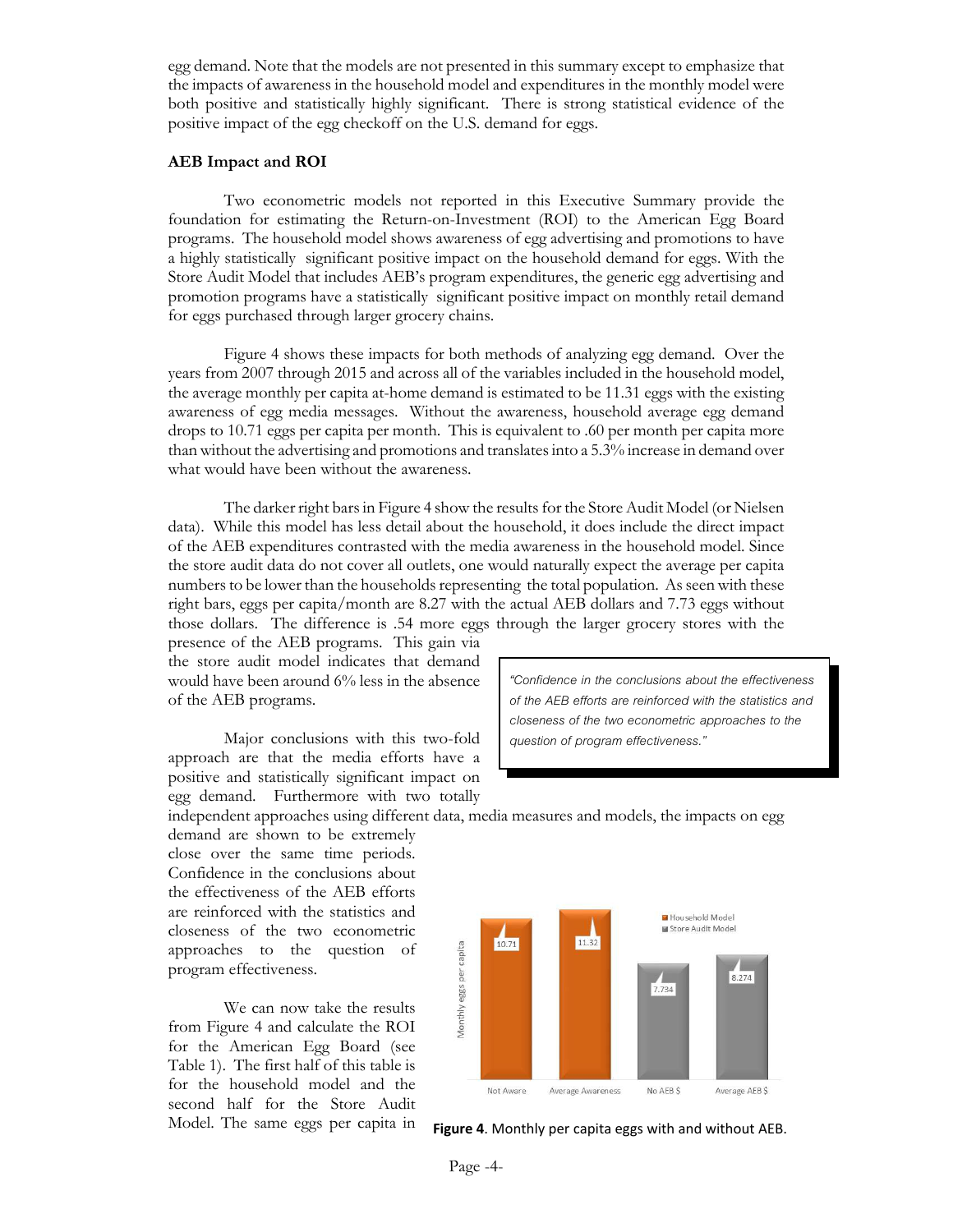Figure 4 are again shown with the first row

of the two-sections of Table 1. Monthly per capita egg demand is converted to annual average eggs and then to retail and farm level values based on the retail and farm level average prices for the periods. Note in the table that the retail store price of \$2.05 per dozen eggs is about 8% higher than the average price (\$1.89) over the same period.

Now turning to the household model part of Table 1, farm-level sales gains are estimated to be \$201 million more than would have been in the absence of the awareness of the egg media. Over the estimation periods, AEB spent on average \$22.28 million annually. Dividing the gains by that average gives a ROI of **9.04**. Based on the household approach, each AEB dollar generated an additional nine dollars in farm level

Table 1. Estimated ROI to the American Egg Board. Average 2007-2015 Average Not Aware Difference Awareness Model (Russell Data): Average Shell Eggs Capita/mth 11.315 10.714 0.601 Average Pop Mils. 312.979 312.979 Annual Shell Eggs Mils. 42495.413 40238.485 2256.928 **Retail Price**  $S/doz.$ \$1.89 \$1.89 Farm Price  $$ /$ doz. \$1.07 \$1.07 Retail Level Annual \$ Mils. \$6,686.08 \$6,330.98 \$355.10 Farm Level Annual \$ Mils. \$3,790.91 \$3,589.57 \$201.33

| AEB Avg. Exp. | \$ Mils. | \$22.28 | ш |       |
|---------------|----------|---------|---|-------|
| Retail ROI    |          | ۰       | ٠ | 15.94 |
| Farm ROI      |          | a.      | ٠ | 9.04  |
|               |          |         |   |       |

|                                   |                 | <b>Actual AEB</b> | No Dollars |          |  |  |  |  |
|-----------------------------------|-----------------|-------------------|------------|----------|--|--|--|--|
| Store Audit Model: (Nielsen data) |                 |                   |            |          |  |  |  |  |
| Average Shell Eggs                | Capita/mth      | 8.274             | 7.734      | 0.540    |  |  |  |  |
| Average Pop                       | Mils.           | 312.979           | 312.979    |          |  |  |  |  |
| Annual Shell Eggs                 | Mils.           | 31075.184         | 29048.206  | 2026.978 |  |  |  |  |
| <b>Retail Price</b>               | $\frac{\csc}{}$ | \$2.05            | \$2.05     |          |  |  |  |  |
| Farm Price                        | S/doz.          | \$1.16            | \$1.16     |          |  |  |  |  |
| Retail Exp.                       | \$ Mils.        | \$5,318.93        | \$4,971.99 | \$346.94 |  |  |  |  |
| Farm Level                        | \$ Mils.        | \$3,015.75        | \$2,819.04 | \$196.71 |  |  |  |  |
| AEB Avg. Exp.                     | \$ Mils.        | \$22.28           | 0          | \$22.28  |  |  |  |  |
| <b>Retail ROI</b>                 |                 |                   |            | 15.57    |  |  |  |  |
| Farm ROI                          |                 |                   |            | 8.83     |  |  |  |  |
| Coverage                          |                 |                   |            |          |  |  |  |  |
| Store Audit Coverage Percentage   |                 |                   |            | 73.1%    |  |  |  |  |

sales value. Next turn to the lower portion of Table 1 with the Store Audit results. Equivalent gains expressed at the farm level stand at \$196.7 million for the same period as the household estimates. Recall that these gains are based on actual AEB expenditures and not awareness. Again dividing by the average AEB annual expenditures of \$22.28 million gives a return of **8.83**.

The full report will include all of the statistical details referred to in this summary. A profound conclusion is that the two ROIs are numerically almost the same and there was nothing in the two approaches that would have forced such close values. One has to conclude that the broadest inference about the effectiveness of the generic promotions of eggs to be near the 1:9 level.

*"A profound conclusion is that the two ROIs are numerically almost the same and there was nothing in the two approaches that would have forced such close values. One has to conclude that the broadest inference about the effectiveness of the generic promotions of eggs to be near the 1:9 level."*

## **Other Egg Demand Drivers**

In this summary, details about the many other demand drivers are not discussed except to provide a list of the variables included. For each non-media driver, the impacts on eggs per capita per month are included in the full report. Then after all are discussed, they are ranked in terms of their relative impacts on the demand for eggs. Those impacts are presented from the most to least influence on the demand for shell eggs.